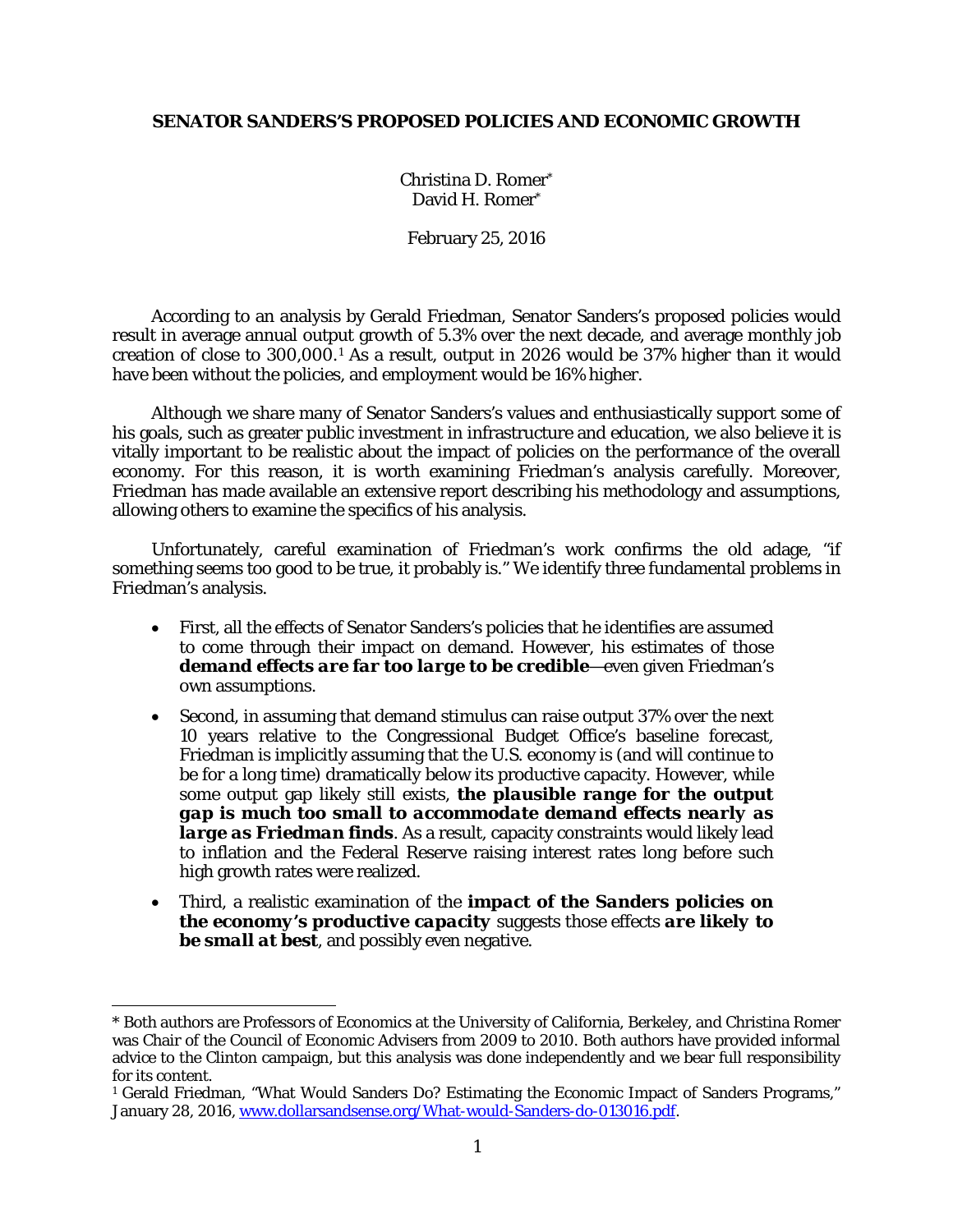#### **I. FRIEDMAN'S ESTIMATED DEMAND-SIDE EFFECTS ARE TOO LARGE TO BE CREDIBLE**

In Friedman's analysis, all the effects of Senator Sanders's policies are assumed to come through their impacts on aggregate demand. He begins with CBO's economic projections for the path of output and employment without Senator Sanders's policies. He estimates the demand stimulus that would be provided by the Sanders policies and applies multipliers to them, yielding his output estimates (Friedman, pp. 9–10 and 23). For this analysis, Friedman uses a fairly conservative estimate of the multiplier of between 0.87 and 1.25 (Friedman, p. 23).

One fundamental problem with the analysis is that the estimated demand-side effects are grossly too large given Friedman's own estimates of the scale of the policies. Friedman reports that new government spending (excluding the spending associated with Senator Sanders's healthcare policies) would raise output in 2026 by about 9% relative to what it otherwise would have been; that the increases in the minimum wage and other regulatory measures that redistributed from wealthier (and higher-saving) households to poorer (and lower-saving) ones would add another 10%; and that single-payer healthcare would add another 14% (Friedman, Figure 1[2](#page-1-0)).<sup>2</sup> We discuss each of these in turn.

#### **a. New Government Spending**

 $\overline{a}$ 

Consider government spending (again, excluding healthcare policies). Friedman says that the additional spending under the proposed policies would rise from \$300 billion in the first year to close to \$600 billion in the fifth, and be between about \$300 and \$400 billion per year thereafter (Friedman, Table 19). As a share of CBO's baseline projection of nominal GDP, spending would peak at 2.4%, and in 2026 it would be just 1.4%. An output increase of 9% in 2026 from this amount of spending is grossly out of line with all existing evidence about the impact of changes in government spending.

To see this, it is important to realize that although temporary government spending, such as the roughly \$1 trillion that Senator Sanders proposes to spend on infrastructure from 2017 to 2021, may have a powerful impact on output and employment in the near term, the demand effects would have faded away completely by 2026. The government would have stopped the temporary spending years before, and so it would have long since stopped contributing to demand. That is, temporary spending could cause a temporary boom, but its effect on the *level* of GDP a few years after its end will be, to a first approximation, *zero*.[3](#page-1-1) For the permanent increase in spending, of which Senator Sanders is proposing roughly 1.4% of GDP, standard estimates indicate that it would increase GDP growth in the first year by between 1.4% and 2.2%. That is, the fiscal multiplier is between 1 and 1.6.[4](#page-1-2) After the first year, the continued higher

[https://www.cbo.gov/sites/default/files/114th-congress-2015-2016/reports/49958-ARRA.pdf.](https://www.cbo.gov/sites/default/files/114th-congress-2015-2016/reports/49958-ARRA.pdf)

<span id="page-1-0"></span><sup>2</sup> There would also be a contribution of −5% from tax increases not associated with the healthcare plan, and some interactions among the different components, leading to the total of 37%.

<span id="page-1-1"></span><sup>3</sup> A good example of a standard analysis of the effect of temporary stimulus on GDP is CBO's report on the effects of the American Recovery and Reinvestment Act in 2014. The report concludes that because spending under the act first went up a great deal and then went down a great deal, to the point where it was very small in 2014, its impact on the level of GDP in 2014 was minimal. See Congressional Budget Office, "Estimated Impact of the American Recovery and Reinvestment Act on Employment and Economic Output in 2014," February 2015,

<span id="page-1-2"></span><sup>4</sup> For a summary of modern research on the size of the fiscal multiplier, see Christina D. Romer, "What Do We Know about the Effects of Fiscal Policy? Separating Evidence from Ideology," speech at Hamilton College, November 7, 2011,

[http://eml.berkeley.edu//~cromer/Written%20Version%20of%20Effects%20of%20Fiscal%20Policy.pdf.](http://eml.berkeley.edu/~cromer/Written%20Version%20of%20Effects%20of%20Fiscal%20Policy.pdf) Since Friedman uses a multiplier of roughly 1, his multiplier estimate is relatively conservative.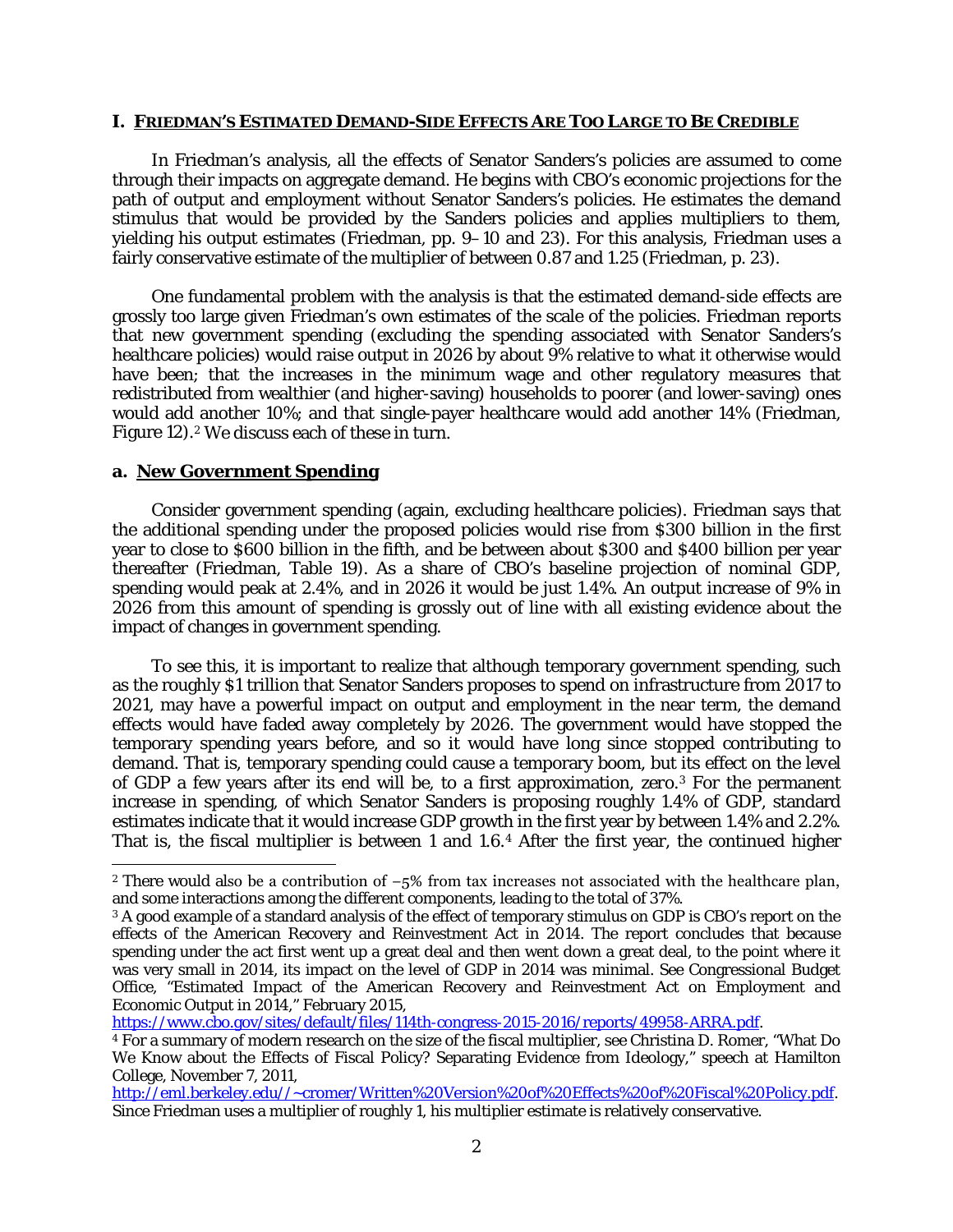spending would maintain the effect on the *level* of GDP, but not have any additional impact on its *growth* rate. Therefore, even under the assumption that output in 2026 will be determined entirely by demand rather than productive capacity (an assumption that we do not believe to be correct, as explained in Section II), GDP in 2026 would be higher (relative to the baseline) by at most about 2.2% from the permanent increase in government spending—not the 9% that Friedman estimates.

Thus, Friedman's figures for the effect of additional government spending exceed conventional ones by at least a factor of four. He offers no evidence for such effects. Indeed, his estimates appear inconsistent with his own assumptions: he assumes that rise in government spending of \$1 would typically raise real output by slightly less than a dollar (Friedman, p. 47).<sup>[5](#page-2-0)</sup>

We have a conjecture about how Friedman may have incorrectly found such large effects. Suppose one is considering a permanent increase in government spending of 1% of GDP, and suppose one assumes that government spending raises output one-for-one. Then one might be tempted to think that the program would raise output *growth* each year by a percentage point, and so raise the *level* of output after a decade by about 10%. In fact, however, in this scenario there is no additional stimulus after the first year. As a result, each year the spending would raise the *level* of output by 1% relative to what it would have been otherwise, and so the impact on the level of output after a decade would be only 1%.

#### **b. Redistribution**

 $\overline{a}$ 

Friedman's analysis of the demand-side effects of redistribution is similarly problematic. He reports a demand "stimulus" from these changes that rises rapidly to 1% of baseline GDP in 2020 and then increases gradually further to 1.45% in 2026 (Friedman, Table 20). It is quite unclear what Friedman means by stimulus in this case.

One possibility is that it is some type of fiscal impulse coming from redistribution. In this case, it would presumably be comparable in its effects on GDP to a permanent increase in government spending of a similar size. Under this interpretation, an increase in output in 2026 of 10% in response to a fiscal impulse of at most 1.45% of GDP is vastly above what standard methods would predict. To see this, suppose that a fiscal impulse from redistribution of 1.45% of GDP occurred in 2017. Using a standard multiplier of between 1 and 1.6, this would increase GDP growth (and hence also the level of GDP) in 2017 by at most 2.3%. But, like a permanent increase in government spending, the redistribution would have no effect on GDP *growth* after the first year. As a result (and again, even if output in 2026 is entirely demand-determined, which as explained in Section II we find unrealistic), the *level* of GDP in 2026 (relative to the baseline) would only be higher by at most 2.3%—not the 10% that Friedman estimates.

Another interpretation of what Friedman means by the stimulus from redistribution is that it is, in fact, the impact of the redistribution on GDP. This interpretation appears to be

<span id="page-2-0"></span><sup>5</sup> There is some ambiguity in Friedman's Figure 12, so that one possible interpretation is that the nonhealth government spending would raise output by 14% rather than 9% in 2026. In this case, his estimate of the effects is higher than what conventional methods would yield for a permanent increase in government spending of 1.4% of GDP by more than a factor of six. And using Friedman's own assumption about the multiplier, his estimated impact exceeds what conventional calculations would yield by roughly a factor of ten.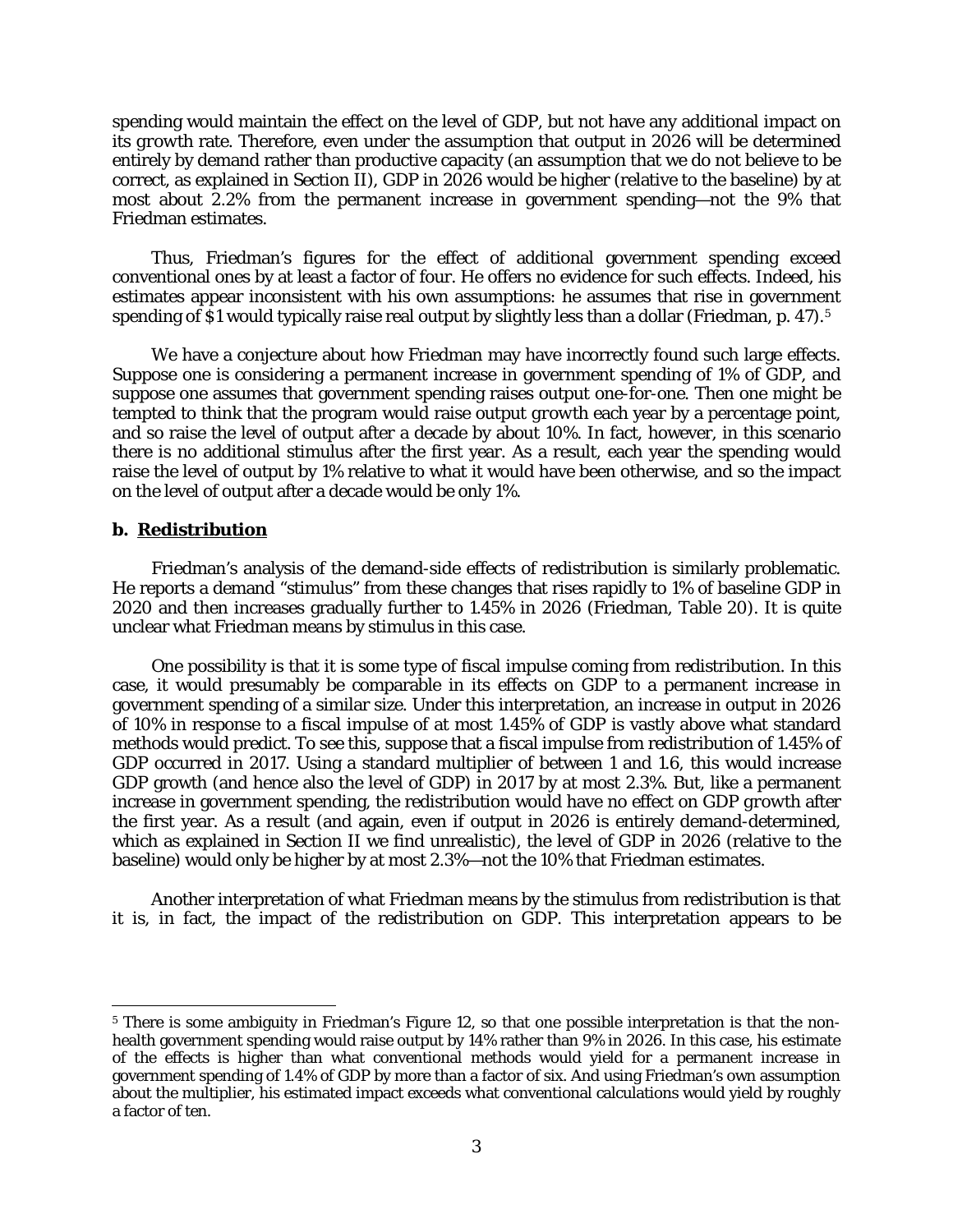consistent with how Friedman describes his calculation of the stimulus.[6](#page-3-0) If this interpretation is correct, Friedman's Table 20 provides further evidence of the conceptual error we think he may have made for government spending. In each of the last five years of Friedman's analysis, the "stimulus" from redistribution is between 1 and 1.45% of GDP—consistent with the view that there is, for example, a one-time permanent change in overtime rules, and a permanent increase in the minimum wage that is fully phased in by 2020. This points to an impact on the level of GDP in each of these years between 1 and 1.45% of GDP (again, unrealistically assuming no capacity constraints). And yet Friedman's effect on GDP of redistribution in 2026 (given in Table 12) is 10%—which is the sum of the ten annual effects. Since a permanent change would raise the level of GDP in the first year and then leave it at the higher level, summing is not appropriate.

Thus, under either interpretation, Friedman's estimates of the demand-side effects of redistribution (like those for government spending) are vastly too large to be plausible.

#### **c. Healthcare Policies**

 $\overline{a}$ 

It is less clear how to analyze the healthcare components of Senator Sanders's policies. The effects of healthcare policies are complicated, and Friedman's discussion of the macroeconomic effects has many parts. Thus, the analysis in this section should be viewed as particularly tentative.

In thinking about the demand effects of the plan, there are two natural benchmarks. One is the case where the government provides exactly the same healthcare, at exactly the same prices, but replaces healthcare costs paid for by employers and employees with taxes of the same amount. In that situation, there would be no clear reason for anyone to change their spending, and so the plan would neither stimulate nor reduce demand.

The other benchmark for the demand effects is one where (as in the first case) the plan does not change the situation regarding existing care, but provides additional care paid for by the government with no offsetting tax increases or spending cuts. In this case, the stimulus to demand would be just the additional spending. Friedman estimates this additional spending as roughly 2.4% of GDP, and he implies that it would be reached by 2017 and then be fairly steady after that (Friedman, pp. 38–39).

Thus, it appears that the demand stimulus from the healthcare plan would be similar to that of a permanent increase in government spending of between 0 and 2.4% of GDP.[7](#page-3-1) Like any other permanent demand stimulus, this would raise the growth rate of GDP only in the first year

<span id="page-3-1"></span><span id="page-3-0"></span><sup>6</sup> For example, to calculate the stimulus from new rules about overtime, Friedman multiplies his estimate of the increase in wages by 0.9 (which he says is the multiplier for wages) and subtracts off the 50% of the cost that he assumes comes from profits times 0.35 (which is his multiplier for profits) (Friedman, p. 29). <sup>7</sup> In principle, the stimulus could be larger than 2.4% of GDP if a sufficiently large part of the financing of the healthcare that people were previously receiving were shifted from the less wealthy to the wealthy. However, this does not appear to be relevant in practice. Friedman states that the healthcare plan would involve additional taxes of about \$450 billion per year on the wealthy and additional spending of about \$400 billion per year (Friedman, Table 18 and pp. 38–39). In this case, the additional stimulus from higher disposable incomes of the less wealthy through this channel would be small, and would be more than offset by the reduction in demand caused by higher taxes on the wealthy. Furthermore, other independent analyses of the Sanders health plan, such as by Kenneth Thorpe ("An Analysis of Senator Sanders Single Payer Plan," January 2016, [http://www.scribd.com/doc/296831690/Kenneth-Thorpe-s](http://www.scribd.com/doc/296831690/Kenneth-Thorpe-s-analysis-of-Bernie-Sanders-s-single-payer-proposal#scribd)[analysis-of-Bernie-Sanders-s-single-payer-proposal#scribd\)](http://www.scribd.com/doc/296831690/Kenneth-Thorpe-s-analysis-of-Bernie-Sanders-s-single-payer-proposal#scribd), suggest that higher taxes would be necessary to finance the plan. Thus, it appears that a demand stimulus of 2.4% of GDP remains an upper bound.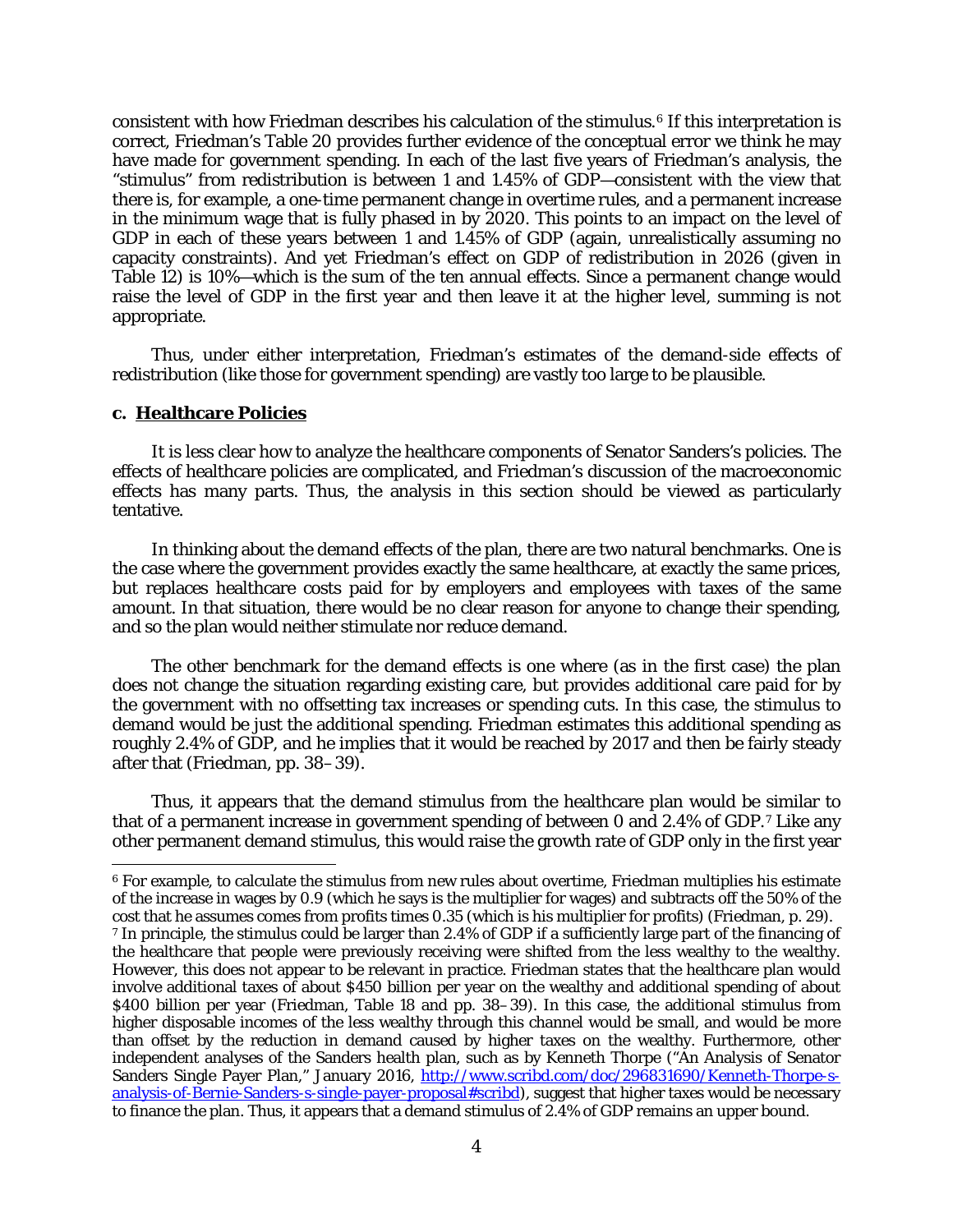(by between 0 and at most 3.8%) and the level in the first and *all subsequent years* by at most the same amount (once again assuming no capacity constraints). Thus, it could not possibly raise output by the 14% that Friedman estimates.[8](#page-4-0)

#### **d. Summary**

The bottom line of this analysis is that even if Friedman were correct that effects through demand were the only determinant of output, his estimates of the likely demand effects are *dramatically* higher than standard approaches imply.

#### **II. PRODUCTIVE CAPACITY CONSTRAINTS ARE LIKELY TO BE BINDING**

A second problem with Friedman's analysis is that even if the estimated effects of Senator Sanders's policies on demand were correct, it is highly unlikely that the impact on output that he foresees could actually come to pass. That is because productive capacity constraints would be likely to bind well before output rose nearly as much as Friedman predicts. Implicit in Friedman's focus on demand-side effects is the assumption that there is currently a very large output gap (or spare capacity) that could be closed before inflation rose significantly and the Federal Reserve raised interest rates substantially to choke off demand.

However, a wide range of evidence suggests that while there is likely some output gap currently, it is not nearly large enough to accommodate growth of 5.3% per year for ten years without pushing the economy well above its productive capacity.

### **a. Standard Indicators of Slack**

First, standard indicators of slack suggest that the output gap is currently no more than moderate. The unemployment rate, at 4.9%, is at normal levels. A broader measure of unemployment (the "U-6" measure) is just 2 percentage points above its low point before the 2008 recession. The Federal Reserve index of capacity utilization is about 4 percentage points below its pre-recession level. Job vacancies, which one would expect to be low with vast slack, are above their pre-recession levels. And inflation, which one would expect to fall in an economy operating far below capacity, is flat or perhaps creeping slightly upward. None of this is remotely consistent with a shortfall of output from capacity of even 10%, much less the amount that would be needed to accommodate Friedman's estimate that the Sanders policies would raise output in 2026 37% above the CBO forecast.

### **b. Expert Opinion**

 $\overline{a}$ 

Second, experts think that slack is small. The two institutions that devote the most resources to estimating the economy's productive capacity are probably the Congressional

<span id="page-4-0"></span><sup>8</sup> One could also argue that moving to a single-payer system would deliver efficiency gains, and so raise output. It appears that (continuing to assume that output is determined by demand) this would raise the output effects somewhat, but lower the employment effects. As a concrete example, suppose more efficient administration allows the same healthcare to be delivered with fewer workers, and that these savings are passed on to the households receiving the healthcare. Their disposable incomes are higher, and so their demand is higher. This will tend to increase output. But, under standard assumptions, the additional employment generated by this increase in demand will not be enough to offset the direct downward impact on employment from the fact that fewer workers are needed to deliver a given amount of healthcare.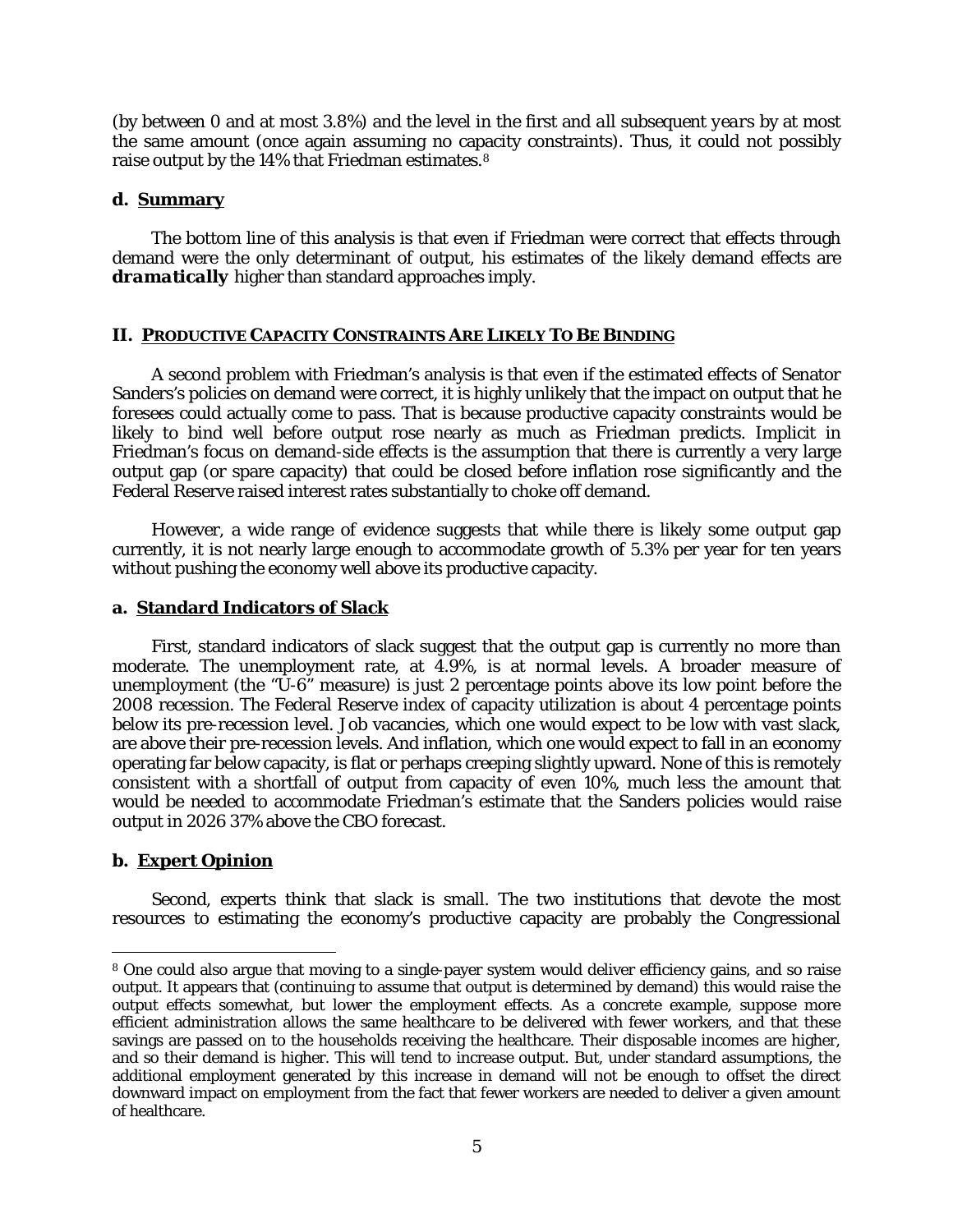Budget Office, which uses those estimates as an essential input into its economic forecasts and budget projections, and the Federal Reserve, for which estimates of slack are a critical input into its decisions about monetary policy. CBO estimates that as of the end of 2015, output was 2.2% below potential.[9](#page-5-0) Federal Reserve Chair Janet Yellen has recently argued that the unemployment rate, which has returned to normal levels, likely understates the amount of slack in the labor market by perhaps half a percentage point—suggesting a positive but small shortfall of output from capacity.[10](#page-5-1)

Professional forecasters also have a strong interest in correctly estimating the productive capacity of the economy, since the estimate of productive capacity often factors into their projections of monetary policy and inflation. The Third Quarter 2015 Survey of Professional Forecasters, conducted by the Federal Reserve Bank of Philadelphia, asked forecasters for their estimate of the natural or normal rate of unemployment. The median estimate was 5.0%—just above the current unemployment rate.[11](#page-5-2) This suggests that, at least by this measure, professional forecasters see little if any slack in the current economy.

# **c. Comparison of Current GDP to the Pre-Recession Trend**

A final way to estimate the amount of slack in the economy is to imagine that the trend path the American economy was on before the Great Recession had continued through today. This approach assumes that none of the decline in labor force participation, lost investment, and slow productivity growth during the recession was permanent, and thus that the growth rate of the economy's productive capacity has not been affected by the recession. This scenario is almost surely highly optimistic. Careful analyses suggests that labor force participation was bound to decline over the past eight years (and to continue declining) because of demographic factors such as the aging of the baby-boom generation.<sup>[12](#page-5-3)</sup> More broadly, a range of recent research finds that the growth rate of productive capacity began to decline even before the Great Recession, and so productive capacity is now well below the path it was on before the crisis[.13](#page-5-4)

[www.federalreserve.gov/newsevents/speech/yellen20150924a.pdf.](http://www.federalreserve.gov/newsevents/speech/yellen20150924a.pdf)

<span id="page-5-0"></span> $\overline{a}$ <sup>9</sup> CBO estimates that potential real GDP, in billions of chained 2009 dollars, was \$16,809 in the fourth quarter of 2015 [\(https://www.cbo.gov/sites/default/files/51137-2016-01-PotentialGDP.xlsx\)](https://www.cbo.gov/sites/default/files/51137-2016-01-PotentialGDP.xlsx). Actual real GDP was \$16,442.3 billion.

<span id="page-5-1"></span><sup>10</sup> Janet L. Yellen, "Inflation Dynamics and Monetary Policy," speech at the University of Massachusetts, Amherst, September 24, 2015, especially pp. 9–10 and n. 31,

<span id="page-5-2"></span><sup>11</sup>Federal Reserve Bank of Philadelphia, "Third Quarter 2015 Survey of Professional Forecasters," August 14, 2015, [https://www.philadelphiafed.org/research-and-data/real-time-center/survey-of-professional](https://www.philadelphiafed.org/research-and-data/real-time-center/survey-of-professional-forecasters/2015/survq315)[forecasters/2015/survq315.](https://www.philadelphiafed.org/research-and-data/real-time-center/survey-of-professional-forecasters/2015/survq315)

<span id="page-5-3"></span><sup>12</sup> For example, Stephanie Aaronson, Tomaz Cajner, Bruce Fallick, Felix Galbis-Reig, Christopher Smith and William Wascher, "Labor Force Participation: Recent Developments and Future Prospects," *Brookings Papers on Economic Activity*, Fall 2014, 197–255,

[www.brookings.edu/~/media/Projects/BPEA/Fall-2014/Fall2014BPEA\\_Aaronson\\_et\\_al.pdf?la=en;](http://www.brookings.edu/~/media/Projects/BPEA/Fall-2014/Fall2014BPEA_Aaronson_et_al.pdf?la=en)

and U.S. Council of Economic Advisers, "The Labor Force Participation Rate Since 2007: Causes and Policy Implications," July 2014,

[www.whitehouse.gov/sites/default/files/docs/labor\\_force\\_participation\\_report.pdf.](http://www.whitehouse.gov/sites/default/files/docs/labor_force_participation_report.pdf)

<span id="page-5-4"></span><sup>13</sup> For example, International Monetary Fund, "Where Are We Headed? Perspectives on Potential Output," *World Economic Outlook*, April 2015, Chapter 3, 69 – 110,

[www.imf.org/external/pubs/ft/weo/2015/01/pdf/c3.pdf;](http://www.imf.org/external/pubs/ft/weo/2015/01/pdf/c3.pdf) and John Fernald, "Productivity and Potential Output before, during, and after the Great Recession," *NBER Macroeconomics Annual* 29 (2014), 1–51, [http://www.jstor.org/stable/10.1086/680580.](http://www.jstor.org/stable/10.1086/680580)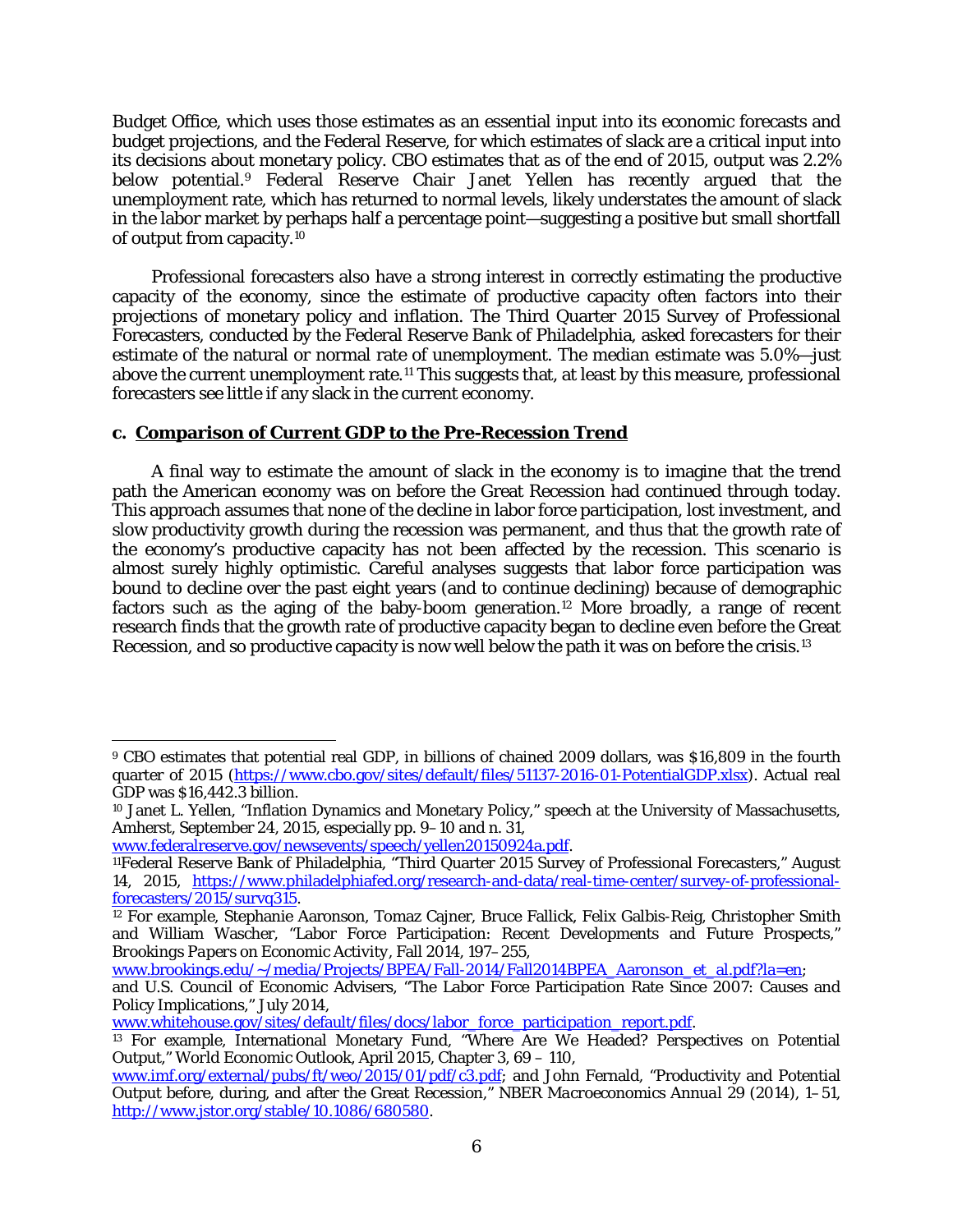Assuming that GDP after 2007 continued to grow at the rate of 2.7% per year that it grew from 2001 to 2007, suggests that GDP is currently about 12% below trend.[14](#page-6-0) A similar exercise for employment suggests that employment today is about 6 million below its pre-recession trend path.[15](#page-6-1)

These numbers for the possible output and employment gaps are certainly much larger than those from other ways of estimating them. But even they pale in comparison to what Friedman is projecting would happen under Senator Sanders's policies. To see this, imagine projecting the pre-recession trend forward to 2026. Real GDP in 2007 (measured, as Friedman does in 2015 dollars) was \$16.6 trillion. Projecting forward at an annual growth rate of 2.7% gives \$27.4 trillion in 2026. Friedman projects that GDP under the Sanders policies will be  $$31.9$  trillion in 2026 (Friedman, Table 4) $-16\%$  larger. A way to put these numbers into perspective is that real GDP would need to grow by 5.3% per year (as Friedman claims it will under the Sanders policies) for only 5 years before GDP would be above the path it was on before the financial crisis.

Employment (measured, following Friedman, using the household survey) was 146 million in 2007, and trend growth was about 1.2 million per year. Projecting this forward to 2026 gives 169 million jobs. Friedman projects 185 million under Senator Sanders's policies. Given Friedman's estimates of employment growth under the Sanders policies, it would only take 2½ years before employment was above it pre-recession path.

Another way to gauge the trend path the economy was on before the Great Recession is to examine pre-recession forecasts. For concreteness, we look at GDP forecasts from August 2007, when both the staff of the Federal Reserve and CBO made forecasts of potential output. The Federal Reserve staff (which devotes an exceptional amount of resources to forecasting and generally outperforms other forecasters) estimated potential output growth at 2.2% per year and projected that output was 0.7% above capacity as of the fourth quarter of 2006.[16](#page-6-2) Output today is 7.5% below that path. CBO forecast somewhat higher growth of potential and actual output, 2.7%, implying an output gap of 12% today.[17](#page-6-3) Because the Great Recession and its aftermath

 $\overline{a}$ 

<span id="page-6-0"></span><sup>&</sup>lt;sup>14</sup> Other authors who have done related analyses but found larger current output gaps have used even more optimistic (and less plausible) estimates of normal growth. For example, Matthew Klein [\(http://ftalphaville.ft.com/2016/02/17/2153540/extreme-doesnt-mean-what-it-used-to-sanders-vs-the](http://ftalphaville.ft.com/2016/02/17/2153540/extreme-doesnt-mean-what-it-used-to-sanders-vs-the-cea/)[cea\)](http://ftalphaville.ft.com/2016/02/17/2153540/extreme-doesnt-mean-what-it-used-to-sanders-vs-the-cea/) projects the trend based on average annual growth over the period 1984 to 2007 (which is 3.3%). This includes the very rapid growth in 1984 (when the United States was recovering from the severe 1982 recession) and the extraordinary growth of the late 1990s.

<span id="page-6-1"></span><sup>15</sup> Employment (measured, following Friedman, using the household survey) was 146 million in 2007, and we use the standard estimate of trend growth of 100,000 per month, or 1.2 million per year (see, for example, Daniel Aaronson and Scott Brave, "Estimating the Trend in Employment Growth," Chicago Fed Letter No, 312, July 2013,

[https://www.google.com/url?sa=t&rct=j&q=&esrc=s&source=web&cd=1&ved=0ahUKEwjI9aCzuYjLAhV](https://www.google.com/url?sa=t&rct=j&q=&esrc=s&source=web&cd=1&ved=0ahUKEwjI9aCzuYjLAhVFwmMKHUMQD9MQFggcMAA&url=https%3A%2F%2Fwww.chicagofed.org%2F~%2Fmedia%2Fpublications%2Fchicago-fed-letter%2F2013%2Fcfljuly2013-312-pdf.pdf&usg=AFQjCNFZhX-nnzK8D4n0TGvBjvB2zPy1Kg&sig2=oEe2Zc5O5Thf02HVj6sphg&bvm=bv.114733917,d.cGc&cad=rja) [FwmMKHUMQD9MQFggcMAA&url=https%3A%2F%2Fwww.chicagofed.org%2F~%2Fmedia%2Fpublica](https://www.google.com/url?sa=t&rct=j&q=&esrc=s&source=web&cd=1&ved=0ahUKEwjI9aCzuYjLAhVFwmMKHUMQD9MQFggcMAA&url=https%3A%2F%2Fwww.chicagofed.org%2F~%2Fmedia%2Fpublications%2Fchicago-fed-letter%2F2013%2Fcfljuly2013-312-pdf.pdf&usg=AFQjCNFZhX-nnzK8D4n0TGvBjvB2zPy1Kg&sig2=oEe2Zc5O5Thf02HVj6sphg&bvm=bv.114733917,d.cGc&cad=rja) [tions%2Fchicago-fed-letter%2F2013%2Fcfljuly2013-312-pdf.pdf&usg=AFQjCNFZhX-](https://www.google.com/url?sa=t&rct=j&q=&esrc=s&source=web&cd=1&ved=0ahUKEwjI9aCzuYjLAhVFwmMKHUMQD9MQFggcMAA&url=https%3A%2F%2Fwww.chicagofed.org%2F~%2Fmedia%2Fpublications%2Fchicago-fed-letter%2F2013%2Fcfljuly2013-312-pdf.pdf&usg=AFQjCNFZhX-nnzK8D4n0TGvBjvB2zPy1Kg&sig2=oEe2Zc5O5Thf02HVj6sphg&bvm=bv.114733917,d.cGc&cad=rja)

[nnzK8D4n0TGvBjvB2zPy1Kg&sig2=oEe2Zc5O5Thf02HVj6sphg&bvm=bv.114733917,d.cGc&cad=rja\)](https://www.google.com/url?sa=t&rct=j&q=&esrc=s&source=web&cd=1&ved=0ahUKEwjI9aCzuYjLAhVFwmMKHUMQD9MQFggcMAA&url=https%3A%2F%2Fwww.chicagofed.org%2F~%2Fmedia%2Fpublications%2Fchicago-fed-letter%2F2013%2Fcfljuly2013-312-pdf.pdf&usg=AFQjCNFZhX-nnzK8D4n0TGvBjvB2zPy1Kg&sig2=oEe2Zc5O5Thf02HVj6sphg&bvm=bv.114733917,d.cGc&cad=rja). Thus, projected employment today is 156.3 million, while actual employment is 150.5 million. <sup>16</sup> [http://www.federalreserve.gov/monetarypolicy/files/FOMC20070807gbpt120070802.pdf.](http://www.federalreserve.gov/monetarypolicy/files/FOMC20070807gbpt120070802.pdf)

<span id="page-6-2"></span>For evidence on the Federal Reserve's forecasting abilities, see Christina D. Romer and David H. Romer,

<sup>&</sup>quot;Federal Reserve Information and the Behavior of Interest Rates," *American Economic Review* 90 (June 2000): 429–457[, http://eml.berkeley.edu/wp/c+dromer\\_aer2000.pdf.](http://eml.berkeley.edu/wp/c+dromer_aer2000.pdf)

<span id="page-6-3"></span><sup>&</sup>lt;sup>17</sup> <https://www.cbo.gov/sites/default/files/51137-2007-08-PotentialGDP.xls> and [https://www.cbo.gov/sites/default/files/110th-congress-2007-](https://www.cbo.gov/sites/default/files/110th-congress-2007-2008/dataandtechnicalinformation/8565_TableC-1_0.xls) [2008/dataandtechnicalinformation/8565\\_TableC-1\\_0.xls.](https://www.cbo.gov/sites/default/files/110th-congress-2007-2008/dataandtechnicalinformation/8565_TableC-1_0.xls)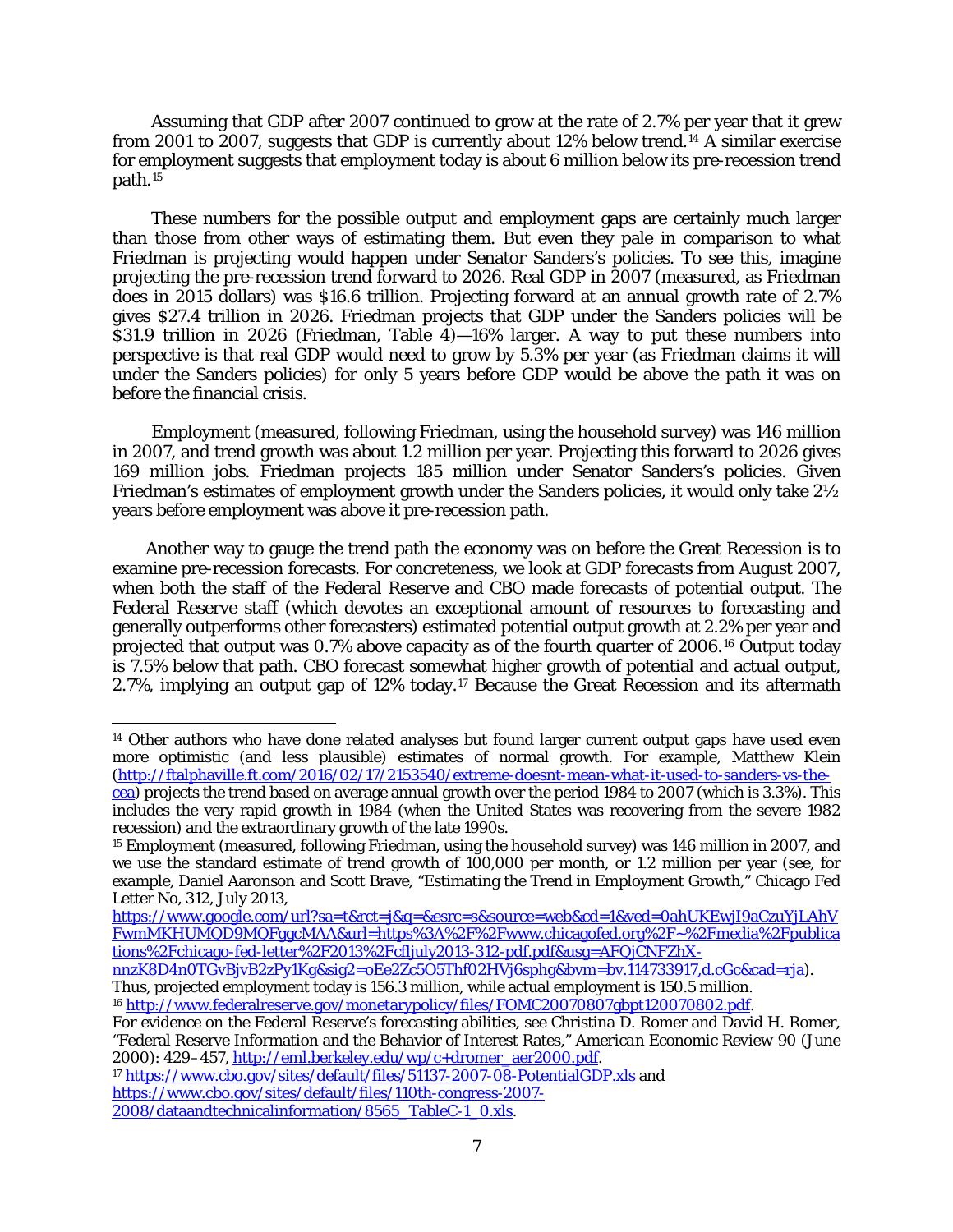have almost surely had some impact on productive capacity, these estimates very likely overstate current slack. Even so, they suggest that Friedman's view that there can be a demand-driven output expansion of 37% is not remotely feasible.

# **d. Friedman's Own Estimates of Productive Capacity Are Particularly Extreme**

How then does Friedman think that an enormous increase in output without hitting capacity constraints is feasible? There are two key ingredients of his explanation. First, he assumes that demand expansion can bring the fraction of the adult population that is employed back to its level in 2000. That is, demand expansion can reverse not just the entire fall in the employment-to-population ratio since in the Great Recession and its aftermath, but the substantial decline in the years before the recession. Second, he argues that as demand expansion raised output, endogenous productivity growth (and, to a lesser extent, endogenous immigration) would raise productive capacity by enough to prevent it from constraining output.

Both ingredients are highly problematic. The view that the employment-to-population ratio as of 2000 represents normal employment that can be achieved solely through demand expansion (and that it will continue to do so for the next decade) implies that the economy had substantial slack even before the Great Recession, that *none* of the fall in the ratio since 2007 reflects long-run factors, and that demographic changes will exert no downward pressure on the ratio over the next decade. This is a highly unconventional view, and Friedman presents essentially no evidence for it. Second, the evidence that productivity growth would surge as a result of a demand-driven boom is weak. The fact that there is a *correlation* between output growth and productivity growth is not surprising. Periods of rapid productivity growth, such as the 1990s, are naturally also periods of rapid output growth. But this does not tell us that an extended period of rapid output growth resulting from demand stimulus would *cause* sustained high productivity growth.<sup>[18](#page-7-0)</sup>

### **e. Friedman's Growth Projections in Historical Context**

A glance at American history confirms the infeasibility of sustained growth over 5% as a result of demand stimulus today. Growth above 5% has certainly happened for a few years, such as coming out of the severe 1982 recession. But what Friedman is predicting is 5.3% growth for 10 years straight. The only time in our history when growth averaged over 5% for a decade was during the recovery from the Great Depression and the years of World War II. But that involved moving from 25% unemployment to an economy pushed well above its normal capacity by the necessity of fighting a world war. Today we are not starting from remotely the same level of slack (the unemployment rate is *one-fifth* its level at the trough of the Depression), nor facing a national imperative that would allow us to push our economy far beyond its normal limits.

<span id="page-7-0"></span> $\overline{a}$ <sup>18</sup> It is well known that in the short run, a demand-driven boom raises measured productivity, through such channels as firms using their workers more intensively and moving them from activities like deferred maintenance to production. But the scope for such changes is limited, and thus they could not lead to sustained high productivity growth in response to a large, long-lasting demand expansion. For the impact of demand-driven output changes on measured productivity, see N. Gregory Mankiw, "Real Business Cycles: A New Keynesian Perspective," *Journal of Economic Perspectives* 3 (September 1990): 79–90, [http://pubs.aeaweb.org/doi/pdfplus/10.1257/jep.3.3.79.](http://pubs.aeaweb.org/doi/pdfplus/10.1257/jep.3.3.79) For some evidence about the mechanisms, see Jon A. Fay and James L. Medoff, "Labor and Output over the Business Cycle: Some Direct Evidence," *American Economic Review* 75 (September 1985): 638–655, [http://www.jstor.org/stable/1821345?seq=1#page\\_scan\\_tab\\_contents.](http://www.jstor.org/stable/1821345?seq=1#page_scan_tab_contents)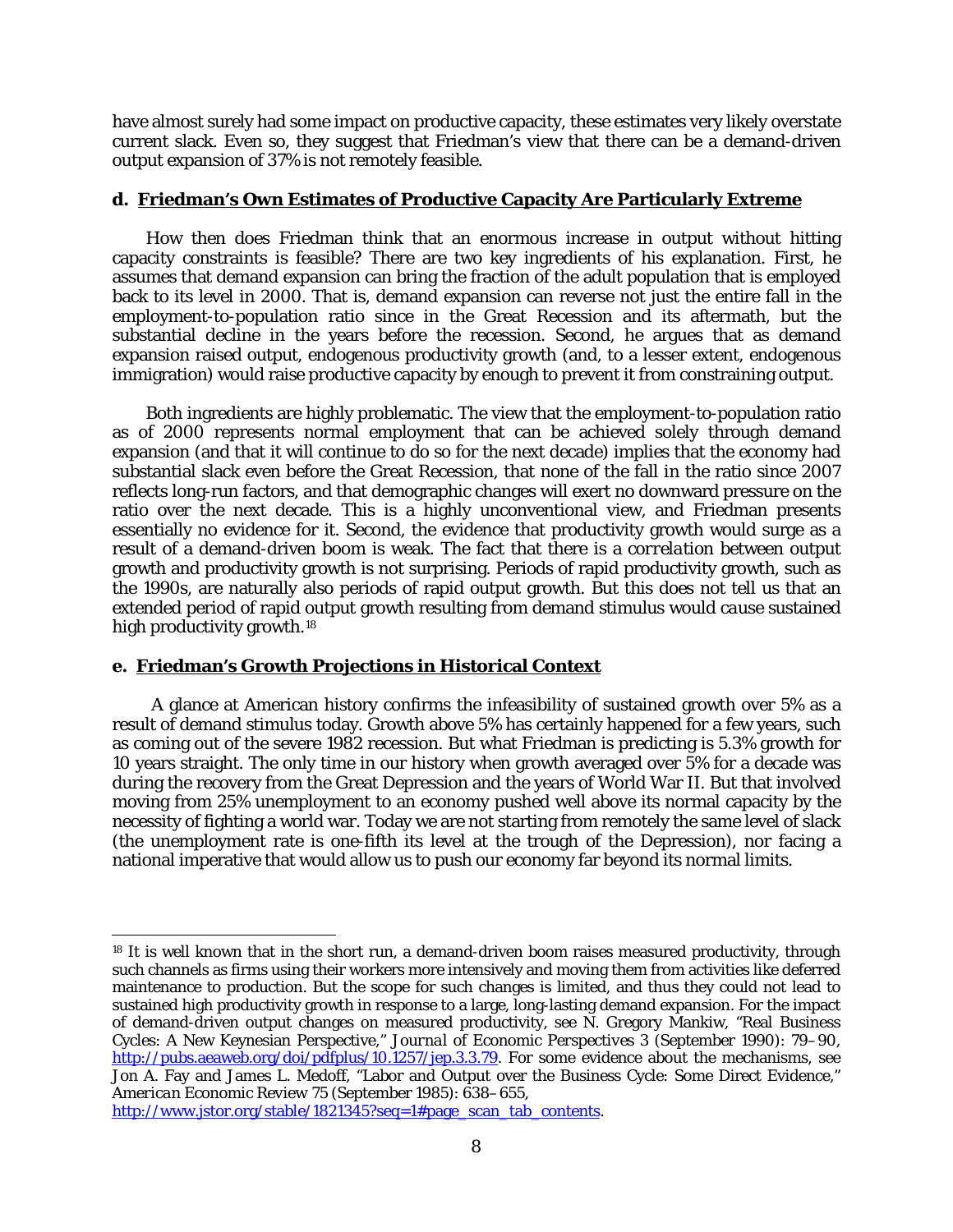#### **f. Implications of Taking Productive Capacity into Account**

Massive demand-side stimulus in an economy closing in on its productive capacity would have one of two effects. First—and most likely—it would lead the Federal Reserve to raise interest rates, offsetting as well as it could the expansionary effects of the stimulus. Output would rise little, and the main effects would be on interest rates and on the composition of output between the components stimulated by the fiscal expansion and the components restrained by higher interest rates. Second, if the Federal Reserve did not respond, the result would be inflation. And if the stimulus were large enough to try to push the economy 10%, 20%, or more above its productive capacity, the inflation would be substantial.

### **III. THE IMPACT OF THE SANDERS POLICIES ON PRODUCTIVE CAPACITY IS LIKELY SMALL**

By most estimates, the economy, while currently below its normal productive capacity, is closing in on it. As a result, independent of whether Senator Sanders's policies are adopted, the main determinant of output a decade from now will be our productive capacity, not whether there is sufficient demand. Thus, the main way in which the policies would affect the overall economy would be through their impacts on our productive capacity, not demand. It is therefore important to consider what those impacts might be. To be sure, a number of these policies may be justified by goals other than their effects on productive capacity, but we focus on their impact on productive capacity here since our analysis concerns the effects on economic growth.

#### **a. Possible Positive Impacts of Senator Sanders's Policies on Capacity**

Senator Sanders's proposals would likely act to raise productive capacity in several ways. Most directly, infrastructure and education make the economy more productive. If Senator Sanders's policies led to an additional \$1.5 trillion of investment in these areas over the next decade and those investments have a rate of return of 10% (which appears to be a reasonable estimate for well-targeted public investments), this would raise output in 2026 by \$150 billion, or somewhat less than 1%.[19](#page-8-0) Since this is an effect over ten years, the implied increase in average annual growth of capacity (or potential output) is less than a tenth of a percentage point. Thus, although there is a strong case for greater public investment based on its rate of return and on its potential impact on quality of life and equality of opportunity, it would not yield a fundamental change in the economy's growth trajectory.

Likewise, there is evidence that family-friendly policies, like parental leave, help keep workers in the labor force.<sup>[20](#page-8-1)</sup> And regulatory and tax changes that benefited low-income workers would make work more attractive. Again, such policies have much to recommend them. But it is hard to see how they would make more than a dent in the long-term decline in labor force participation. If moderate increases in the attractiveness of work had large influences on labor supply, the huge rise in wages over the past century would have been associated with a corresponding surge in labor supply, but it has not.

<span id="page-8-0"></span><sup>19</sup> See, for example, Edward M. Gramlich, "Infrastructure Investment: A Review Essay," *Journal of Economic Literature* 32 (September 1994), 1176–1196, [http://www.jstor.org/stable/2728606;](http://www.jstor.org/stable/2728606) and Congressional Budget Office, "Issues and Options in Infrastructure Investment, May 2008, [https://www.cbo.gov/sites/default/files/110th-congress-2007-2008/reports/05-16-infrastructure.pdf.](https://www.cbo.gov/sites/default/files/110th-congress-2007-2008/reports/05-16-infrastructure.pdf)

 $\overline{a}$ 

<span id="page-8-1"></span><sup>20</sup> Henrik Jacobsen Kleven, "How Can Scandinavians Tax So Much?" *Journal of Economic Perspectives* 28 (November 2014), 77–98, [http://pubs.aeaweb.org/doi/pdfplus/10.1257/jep.28.4.77.](http://pubs.aeaweb.org/doi/pdfplus/10.1257/jep.28.4.77)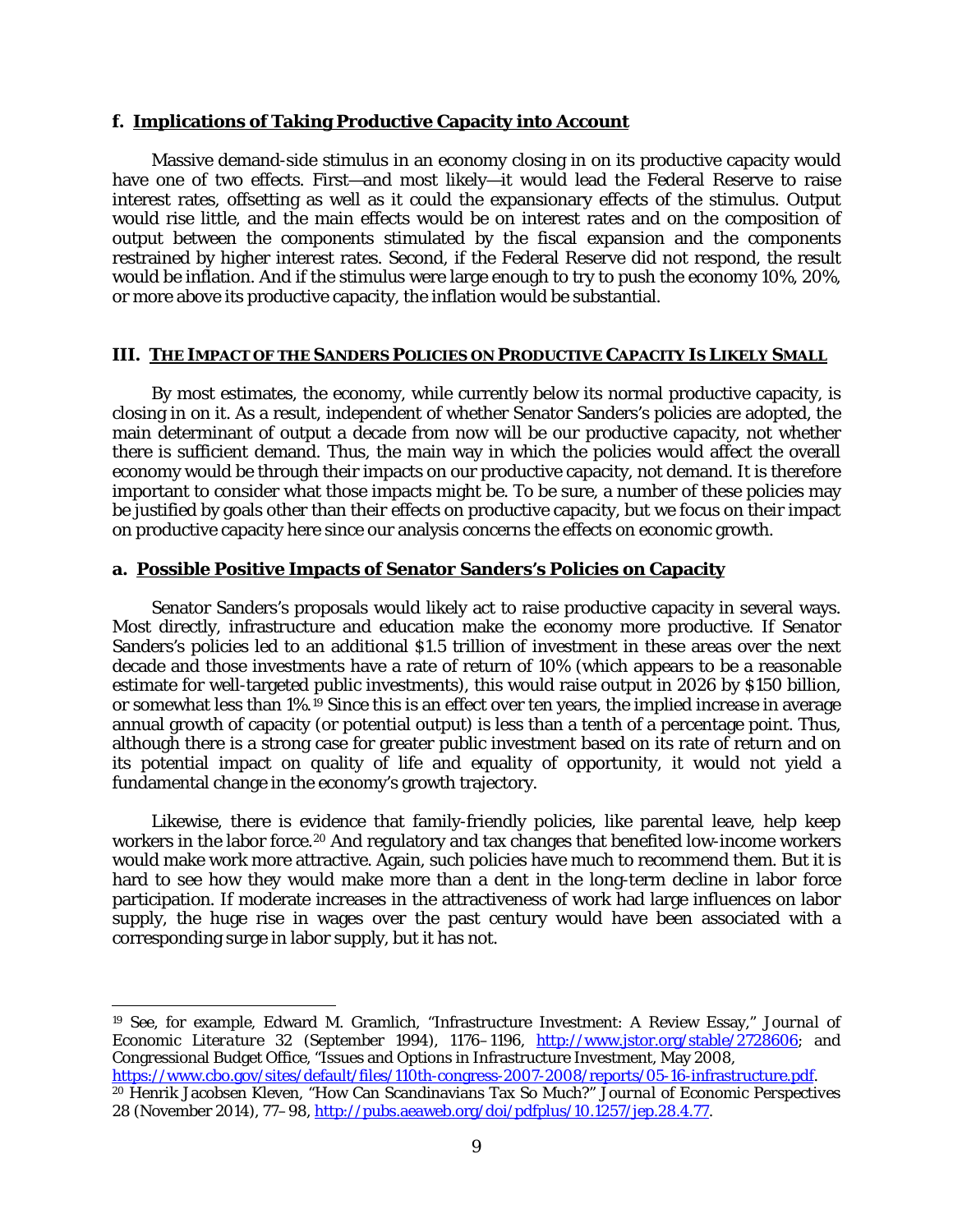A final item on the positive side of the ledger is that there are some inefficiencies in the current healthcare system that might be reduced by moving to a single-payer system. Removing such inefficiencies would increase productive capacity.<sup>[21](#page-9-0)</sup> But private healthcare spending is only about 10% of GDP. If the entire difference in administrative costs between private and public healthcare were waste (an obvious overstatement), the potential savings are only about 1.5% of GDP.<sup>22</sup> Thus, without other quality-enhancing reforms to slow the growth of healthcare costs, the potential contribution to the growth of productive capacity is no more than moderate.

# **b. Possible Negative Impacts of Senator Sanders's Policies on Capacity**

Against these potential positives, there are features of Senator Sanders's proposals that could work to slow the growth of productive capacity. The higher interest rates resulting from demand expansion that led to inflation would lower investment, and so slow growth of capacity. More generous Social Security, while surely desirable for poorer Americans, would cause some people to retire earlier. Strengthening disability insurance, another laudable goal, would likely lead to more people being on the program. Making public colleges free would cause some people to spend longer in school and less time working. And extensive research, to which we have contributed, shows that although the disincentive effects of higher tax rates are small, they are not zero.[23](#page-9-2)

Potentially more worrisome are the extensive interventions in the labor market. The experiences of many European countries from the 1970s to today show that an overly regulated labor market can have severe consequences for normal unemployment.<sup>[24](#page-9-3)</sup> There are strong arguments for raising the minimum wage; and over the range observed historically in the United States, the short-run employment effects of moderate increases appear negligible.<sup>[25](#page-9-4)</sup> But doubling the minimum wage nationwide, adding new requirements for employer-funded paid vacations and sick leave, and increasing payroll taxes substantially would take us into uncharted

<span id="page-9-0"></span> $\overline{a}$ <sup>21</sup> Council of Economic Advisers, "The Economic Case for Health Care Reform," June 2009, [https://www.whitehouse.gov/assets/documents/CEA\\_Health\\_Care\\_Report.pdf.](https://www.whitehouse.gov/assets/documents/CEA_Health_Care_Report.pdf)

<span id="page-9-1"></span><sup>22</sup> For example, Diane Archer, "Medicare Is More Efficient Than Private Insurance," Health Affairs Blog, September 20, 2011, cites data for administrative costs of 2% of Medicare spending and 17% of spending through private insurance

[<sup>\(</sup>http://healthaffairs.org/blog/2011/09/20/medicare-is-more-efficient-than-private-insurance/\)](http://healthaffairs.org/blog/2011/09/20/medicare-is-more-efficient-than-private-insurance/).

<sup>15% (</sup>the difference between the two figures) times 10% of GDP (private healthcare spending) is 1.5% of GDP. For an example of a defense of the value of administrative spending, see America's Health Insurance Plans, "Myth vs. Fact: Administrative Costs in Medicare and Private Health Plans," January 3, 2014, [http://www.ahipcoverage.com/2014/01/03/myth-vs-fact-administrative-costs-in-medicare-private](http://www.ahipcoverage.com/2014/01/03/myth-vs-fact-administrative-costs-in-medicare-private-health-plans/)[health-plans/.](http://www.ahipcoverage.com/2014/01/03/myth-vs-fact-administrative-costs-in-medicare-private-health-plans/)

<span id="page-9-2"></span><sup>&</sup>lt;sup>23</sup> For a survey of this work, see Emmanuel Saez, Joel Slemrod, and Seth H. Giertz, "The Elasticity of Taxable Income with Respect to Marginal Tax Rates: A Critical Review," *Journal of Economic Literature* 50 (March 2012), 3-50, [http://eml.berkeley.edu/~saez/saez-slemrod-giertzJEL12.pdf.](http://eml.berkeley.edu/~saez/saez-slemrod-giertzJEL12.pdf) For our contribution, see Christina D. Romer and David H. Romer, "The Incentive Effects of Marginal Tax Rates: Evidence from the Interwar Era," *American Economic Journal: Economic Policy* 6 (August 2014), 242– 281,

[http://eml.berkeley.edu//~cromer/Romer%20and%20Romer%20Incentive%20Effects%20AEJ%20Polic](http://eml.berkeley.edu/~cromer/Romer%20and%20Romer%20Incentive%20Effects%20AEJ%20Policy.pdf) [y.pdf](http://eml.berkeley.edu/~cromer/Romer%20and%20Romer%20Incentive%20Effects%20AEJ%20Policy.pdf) .

<span id="page-9-3"></span><sup>&</sup>lt;sup>24</sup> For example, Stephen Nickell, "Unemployment and Labor Market Rigidities: Europe versus North America, *Journal of Economic Perspectives* 11 (Summer 1997), 55–74, [http://pubs.aeaweb.org/doi/pdfplus/10.1257/jep.11.3.55.](http://pubs.aeaweb.org/doi/pdfplus/10.1257/jep.11.3.55)

<span id="page-9-4"></span><sup>&</sup>lt;sup>25</sup> John Schmitt, "Why Does the Minimum Wage Have No Discernible Effect on Employment?," Center for Economic and Policy Research, February 2013 [www.cepr.net/documents/publications/min-wage-2013-](http://www.cepr.net/documents/publications/min-wage-2013-02.pdf) [02.pdf,](http://www.cepr.net/documents/publications/min-wage-2013-02.pdf) and David Card and Alan B. Krueger, *Myth and Measurement: The New Economics of the Minimum Wage* (Princeton University Press, 1995).